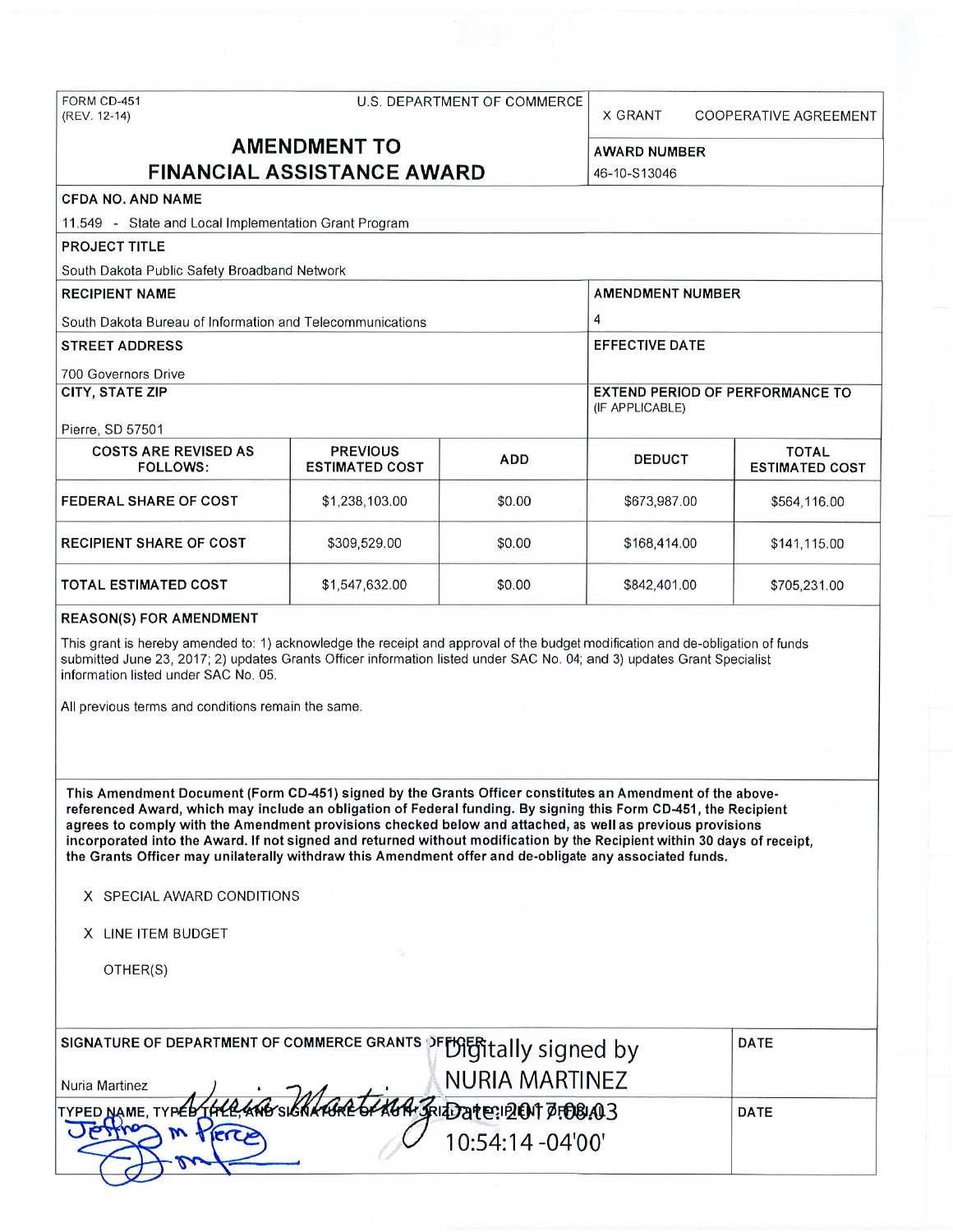Award Number: 46-10-S13046, Amendment Number 4 Federal Program Officer: Michael Dame Requisition Number: 17017 Employer Identification Number: 46-6000364 Dun & Bradstreet No: 837184274 Recipient ID: 4663468 Requestor ID: 4663468

## **Award ACCS Information**

| <b>Bureau</b><br>Code | <b>FCFY</b> | <b>Project-Task</b> | <b>Org Code</b>        | <b>Obi Class</b> | <b>Obligation Amount</b> |  |
|-----------------------|-------------|---------------------|------------------------|------------------|--------------------------|--|
| 61                    | 2013        | 8150000-000         | 11-00-0000-00-00-00-00 | 41-19-00-00      | \$-673.987.00            |  |

#### **Award Contact Information**

| <b>Contact Name</b><br>Email<br><b>Contact Type</b> |                |                         | <b>Phone</b> |
|-----------------------------------------------------|----------------|-------------------------|--------------|
| Mr. Jeffery<br>Pierce                               | Administrative | jeff.pierce@state.sd.us | 605-773-4347 |

## **NIST Grants Officer:**

Nuria Martinez 100 Bureau Drive, MS 1650 Gaithersburg, MD 20899-1650 (301) 975-6215

#### **NIST Grants Specialist:**

Samantha Wigglesworth 100 Bureau Drive, MS 1650 Gaithersburg, MD 20899-1650  $(301)$  975-4166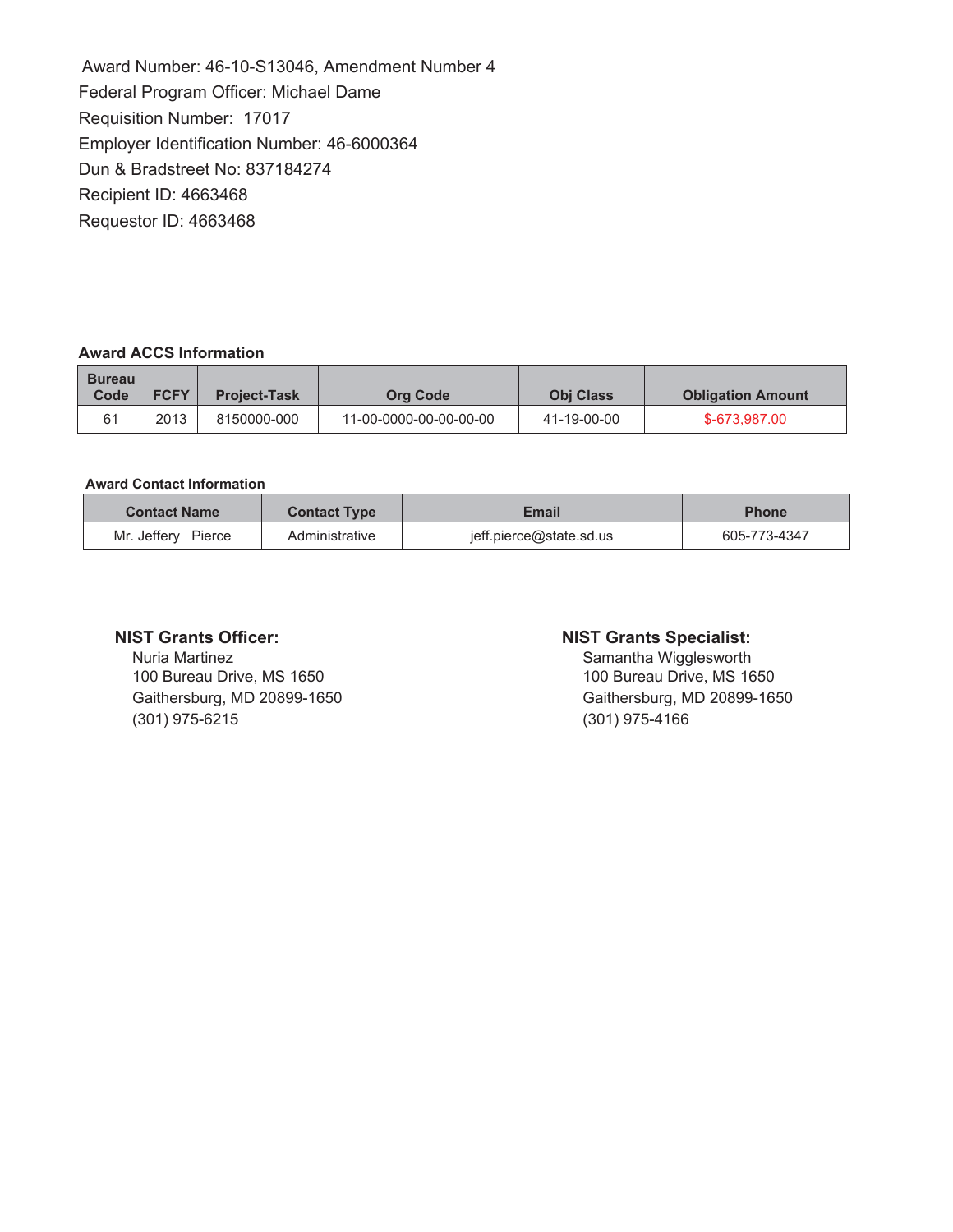Grant Award Number: 46-10-S13046

Recipient Organization: South Dakota Bureau of Information and Telecommunications Amendment No. 04

## **National Institute of Standards and Technology State and Local Implementation Grant Program Special Award Conditions**

## **4. The Grants Officer's name, address, and telephone number are:**

Nuria Martinez National Institute of Standards and Technology 100 Bureau Drive, Mail Stop 1650 Gaithersburg, MD 20899-1650 Telephone: 301-975-6215 Email: nuria.martinez@nist.gov

## **5. The Grant Specialist's name, address, and telephone number are:**

Samantha Wigglesworth National Institute of Standards and Technology 100 Bureau Drive, Mail Stop 1650 Gaithersburg, MD 20899-1650 Telephone: 301-975-4166 Email: samantha.wigglesworth@nist.gov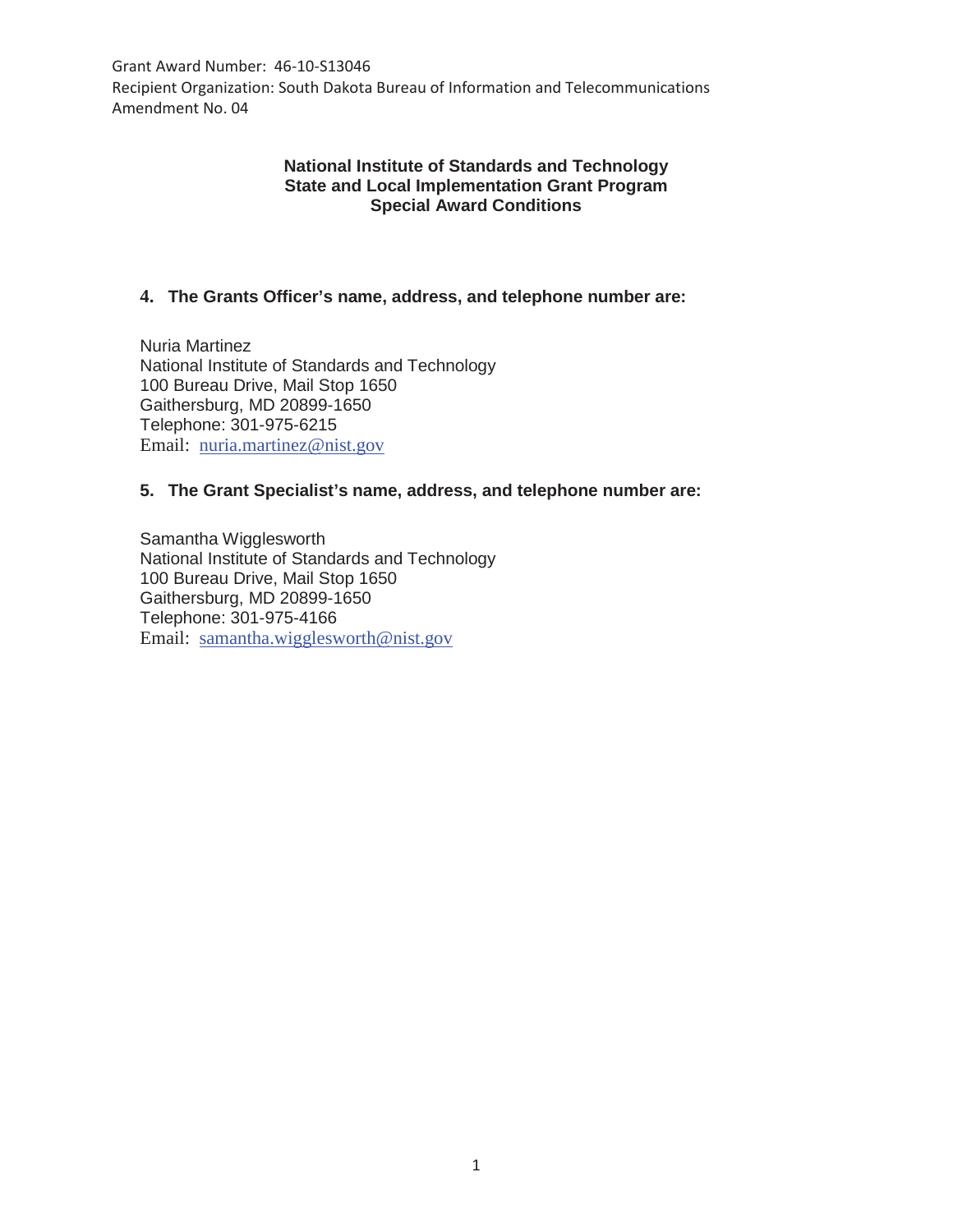## **BUDGET INFORMATION - Non-Construction Programs** OMB Number: 4040-0006

| <b>SECTION A - BUDGET SUMMARY</b>          |                                                    |                                                         |                                       |    |                              |     |                  |  |                    |  |              |
|--------------------------------------------|----------------------------------------------------|---------------------------------------------------------|---------------------------------------|----|------------------------------|-----|------------------|--|--------------------|--|--------------|
| <b>Grant Program</b><br><b>Function or</b> |                                                    | <b>Catalog of Federal</b><br><b>Domestic Assistance</b> | <b>Estimated Unobligated Funds</b>    |    | <b>New or Revised Budget</b> |     |                  |  |                    |  |              |
|                                            | Activity<br>(a)                                    | Number<br>(b)                                           | Federal<br>$\left( \mathsf{c}\right)$ |    | Non-Federal<br>(d)           |     | Federal<br>(e)   |  | Non-Federal<br>(f) |  | Total<br>(g) |
| 1.                                         | State and Local<br>Implementation Grant<br>Program | 11.549                                                  | Ι\$                                   | \$ |                              | Ι\$ | 564,117.00 \$    |  | $141, 115.00$ \$   |  | 705,232.00   |
| 2.                                         |                                                    |                                                         |                                       |    |                              |     |                  |  |                    |  |              |
| 3.                                         |                                                    |                                                         |                                       |    |                              |     |                  |  |                    |  |              |
| 4.                                         |                                                    |                                                         |                                       |    |                              |     |                  |  |                    |  |              |
| 5.                                         | <b>Totals</b>                                      |                                                         | ∣\$                                   | \$ |                              | ∣\$ | $564, 117.00$ \$ |  | $141, 115.00$ \$   |  | 705,232.00   |

Standard Form 424A (Rev. 7- 97)

Expiration Date: 01/31/2019

Prescribed by OMB (Circular A -102) Page 1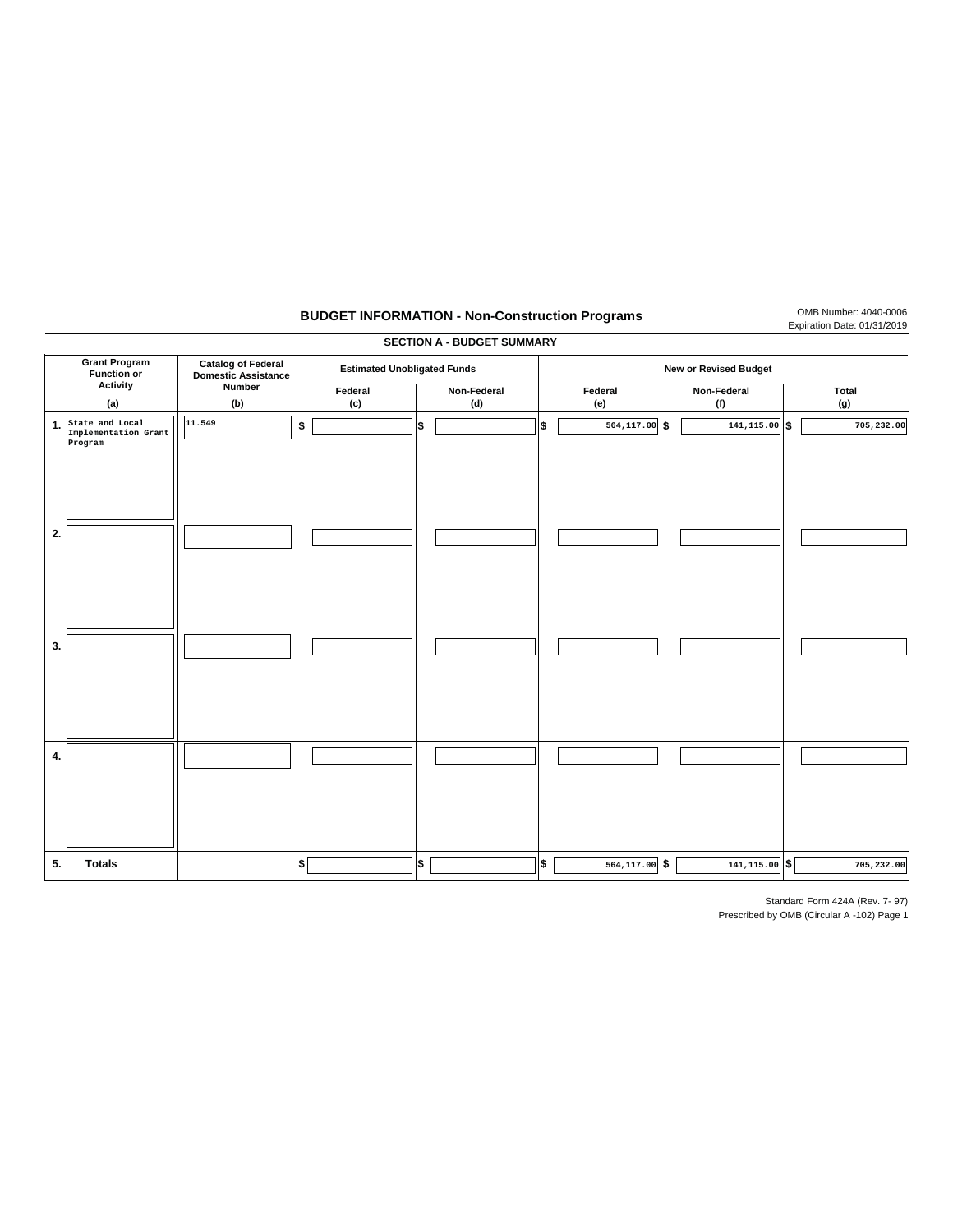#### **SECTION B - BUDGET CATEGORIES**

| 6. Object Class Categories             |                                                    | Total            |     |     |                  |
|----------------------------------------|----------------------------------------------------|------------------|-----|-----|------------------|
|                                        | (1)                                                | (2)              | (3) | (4) | (5)              |
|                                        | State and Local<br>Implementation Grant<br>Program |                  |     |     |                  |
| a. Personnel                           | $336,787.00$ \$<br>5                               | $86,186.00$ \$   |     | \$  | 422,973.00<br>\$ |
| b. Fringe Benefits                     | 67,357.00                                          | 17,237.00        |     |     | 84,594.00        |
| c. Travel                              | 50,000.00                                          | 37,335.00        |     |     | 87,335.00        |
| d. Equipment                           | 0.00                                               | 0.00             |     |     |                  |
| e. Supplies                            | 30,040.00                                          | 356.00           |     |     | 30,396.00        |
| f. Contractual                         | 50,000.00                                          | 0.00             |     |     | 50,000.00        |
| g. Construction                        | 0.00                                               | 0.00             |     |     |                  |
| h. Other                               | 29,932.00                                          | 0.00             |     |     | 29,932.00        |
| i. Total Direct Charges (sum of 6a-6h) | 564,116.00                                         | 141,114.00       |     |     | \$<br>705,230.00 |
| j. Indirect Charges                    | 0.00                                               | 0.00             |     |     | \$               |
| k. TOTALS (sum of 6i and 6j)           | Ι\$<br>564,116.00 \$                               | $141, 114.00$ \$ |     | \$  | 705,230.00<br>\$ |
|                                        |                                                    |                  |     |     |                  |
| 7. Program Income                      | \$                                                 | \$               | \$  | \$  | \$               |

**Authorized for Local Reproduction**

Standard Form 424A (Rev. 7-97)

Prescribed by OMB (Circular A -102) Page 1A